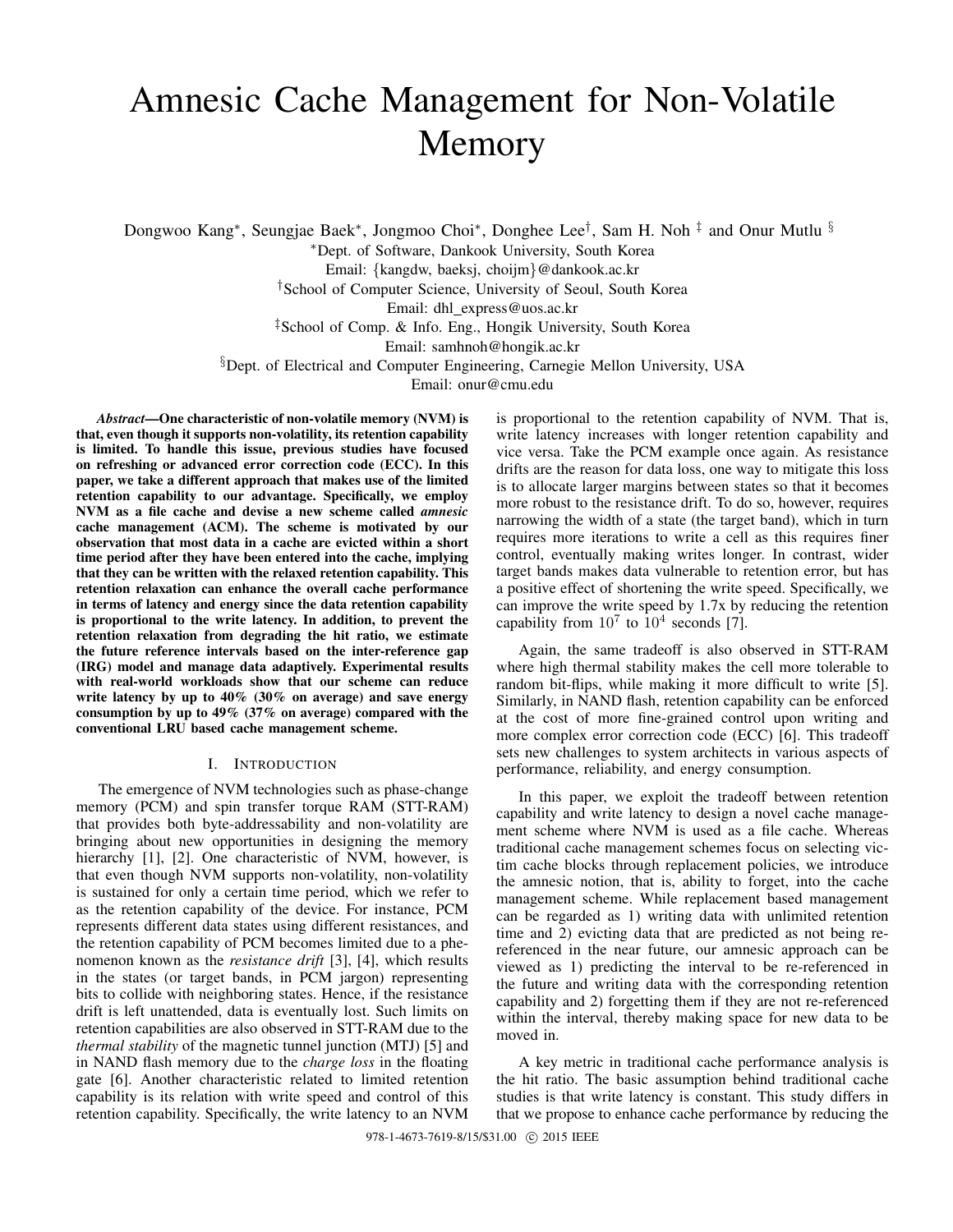write latency using the amnestic notion, even though it may hurt the hit ratio. However, even in terms of the hit ratio, it is possible that the amnesic notion can provide benefits. The key issue in enhancing the hit ratio is appropriately forgetting the most unwanted block, the victim block, so that space can be made for the new block to come in. To forget at appropriate points in time, we make use of the inter-reference gap (IRG) model [8].

We argue that, the amnesic approach is a more viable approach for devices that have limited retention capability such as NVM, and we show through experiments that this approach brings about performance and energy benefits. Experimental results show that our approach improves write performance by 30% on average and saves energy consumption by 37% on average compared with the conventional LRU based cache management scheme.

The rest of this paper is organized as follows. In Section II, we present the background information regarding this study including NVM usages and characteristics. Then, we explain the structure of an NVM cache considered in this study and discuss cache behaviours in Section III. Our proposal and evaluation results are described in detail in Section IV and V, respectively. Section VI surveys related work. Finally, we summarize and conclude with future work in Section VII.

# II. BACKGROUND

In this section, we first explore how NVM affects the memory hierarchy in modern computer systems. Then, we discuss the notion of limited retention capability and its relation with write latency in detail.

### *A. NVM in memory hierarchy*

Emerging NVM technologies such as PCM [3], STT-RAM [9], RRAM(Resistive RAM) [10] and NV-DIMM (Nonvolatile Dual In-line Memory Module) [11] provides various features in terms of interfaces, density, performance, durability, reliability and power-savings. These features allow system architects to employ NVM usefully at various levels of the memory hierarchy.

One feature of NVM is byte-addressability. Also, NVM is more superior to DRAM with respect to scalability and density enabling NVM to be utilized in large-scale main memory systems [12]–[15]. For instance, 20-nm PCM prototypes have already been demonstrated and 8-nm PCM is projected to be available soon [7]. However, PCM suffers from high latency, especially write latency, compared to DRAM. Hence, several studies have proposed the use of hybrid memory consisting of NVM and DRAM to reap the merits of both DRAM's fast latency and NVM's scalability at the same time [16]–[18].

Another feature of NVM is non-volatility. NVM shows better performance compared to traditional storage media such as NAND flash memory and disks. Hence, it is a favorable choice for high-performance storage systems [19]–[23]. In addition, data can be kept permanently, while being accessed in the same manner as data structures in main memory. This allows NVM to be utilized as an efficient persistent store [24]– [27].

When we go one step further, we can build a new type of unified memory that can be used for both main memory and storage at the same time [2], [7], [28]–[31]. Such integration allows features such as 1) accessing files through the load/store instructions instead of the heavy block-oriented interfaces, 2) moving data between main memory and storage without actual copying, 3) whole system persistency, and 4) instant execution and booting.

NVM can also be utilized as a cache. Employing NVM as a CPU cache allows us to achieve the density and powersaving advantages [32]–[34]. When we utilize it as a file cache, we can accelerate not only performance but also durability due to the non-volatility of NVM [35]–[38]. Just as flash memory is actively being adopted as a cache in today's storage systems [39], [40], NVM technologies are expected to gain more attention as a cost-effective cache candidate in the near future [41].

# *B. Tradeoff between retention capability and write speed*

All memory types can be spread along a spectrum in regards to retention capability starting from the least retentive to the most. At one extreme, there is the DRAM whose retention time is small, needing, in general, to be refreshed every 64ms. At the other extreme, there is the hard disk whose retention time is larger than  $10^{15}$  seconds, which, in practical terms, can be seen as having infinite retention. NVM and flash memory sit between the two extremes having some limited retention capabilities, which can be controlled along a particular range through the write process.



An important characteristic related to retention capability is its relation to write latency. Let us elaborate on this relation using Figure 1(a) and (b) that shows the states of 2-bit MLC PCM and NAND, respectively. PCM utilizes the trait of chalcogenide glass, which can be in either the amorphous or the crystalline phase [3]. There are a range of resistances between the two phases. By dividing this range accordingly, PCM represents two states for SLC and four states for MLC.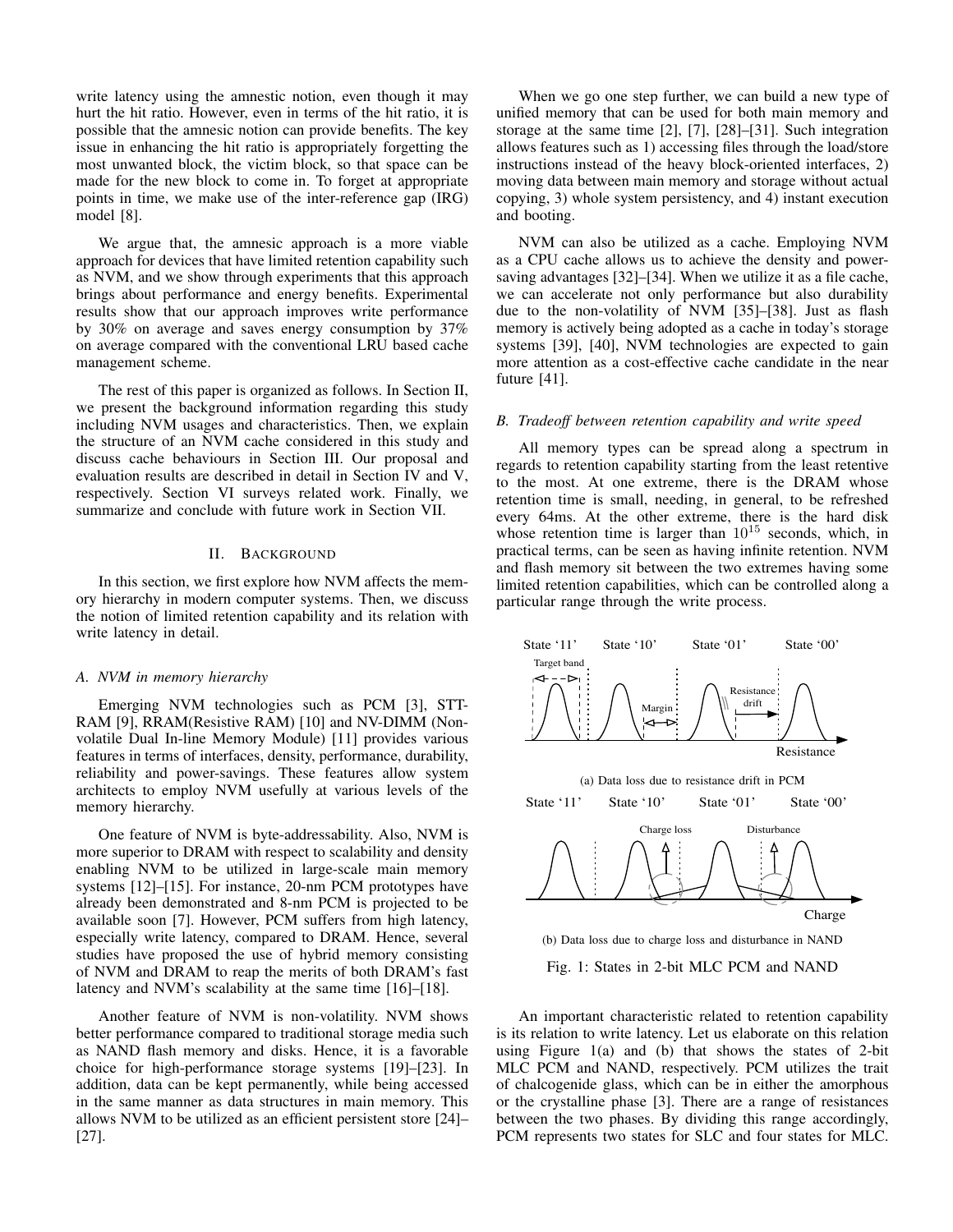The mechanism is similar to the NAND case, where states can be differentiated according to the number of charges in the floating gate [6].

Each state in a PCM cell has a target band, a region of resistances that corresponds to valid bits. The resistance in a PCM cell has a tendency to increase with time, and this is known as the *resistance drift*. Hence, when the resistance drifts up to the boundary of the next region, the state can be incorrectly represented leading to data loss [4]. A similar data loss phenomenon is also observed in NAND where retention errors occur due to charge loss over time and read/write disturbances [6].

To alleviate this problem, PCM allots a margin between target bands. Wider margins makes it more tolerant to the resistance drift. However, this also makes the width of the target bands narrower. To write to PCM, an iterative mechanism that alters the resistance of a cell by  $\triangle R$  at each iteration is employed. Hence, narrowing target bands requires more precise control over the iterative mechanism. Ultimately, this demands smaller  $\triangle R$  resulting in a slowdown of the write latency.

Such tradeoff between the retention capability and write speed, that is, higher retention increasing write latency and vice versa, has been observed and exploited in a previous study. Specifically, Liu et al. uses a model to demonstrate that 1.7x write speedup can be obtained by reducing the retention capability of PCM from  $10^7$  to  $10^4$  [7]. They also uncover several quantitative data related to this tradeoff.

NAND flash also exhibits this tradeoff [42]. Writes in NAND flash make use of the incremental step pulse programming (ISPP) mechanism. The mechanism increases the threshold voltage  $(V_{th})$  of a NAND cell step-by-step with a certain voltage increment  $(\triangle V_{th})$ . The amount of voltage increment in each step affects the write latency and retention time. Specifically, larger increments makes writing faster since less steps are required during ISPP. In contrast, larger increments reduces retention time since it widens the threshold voltage distribution minimizing the margin for tolerating retention errors. Note that STT-RAM also shows a similar tradeoff [5].

In this study, we focus on PCM since PCM is a mature technology and its adoption to real systems are imminent [41]. Also, the availability of quantitative data about the tradeoff in PCM provided by Liu et al. [7] allows us to evaluate the schemes that we propose from diverse viewpoints. We emphasize that our proposal can be applied not only to PCM, but also to NAND and STT-RAM.

# III. CACHE ARCHITECTURE AND MOTIVATION

In this section, we first describe the NVM cache architecture considered in this paper. Then, we discuss several cache behaviors such as the mean caching time and distribution of intervals between consecutive references that serve as the motivation behind this study.

# *A. NVM cache architecture*

Figure 2 illustrates a conceptual structure of a system equipped with an NVM cache. It consists of three layers: application, NVM cache, and storage. The NVM cache can



Fig. 2: NVM cache architecture.

be materialized in various forms such as a buffer cache in host systems [35], [36], [38], a server-side cache [41], or a cache within storage systems [43].

Employing an NVM cache provides performance improvements by handling requests on the spot instead of fetching/destaging data from/to a storage system. The hit ratio is an important measure for caches, and the replacement policy plays a key role in the resulting hit ratio. The LRU (Least Recently Used) policy is commonly used since it tends to keep data with temporal locality in the cache. A delayed write mechanism that writes dirty data back to the storage periodically or when they are replaced can be integrated with LRU to enhance performance further. One concern of this mechanism is that some written data could be lost if a sudden power failure occurs. However, the non-volatile nature of NVM relieves this concern and allows this mechanism to be applied more aggressively. We use the LRU policy with delayed write, which writes data back to storage when they are replaced or just before the data is lost due to the limited retention capability, as the baseline configuration for the NVM cache.

# *B. Cache behavior analysis*

Our quest is to make use of the various levels of retention capability. Hence, the first thing we want to observe is how much retention capability an NVM cache requires. For this, we analyze real-world trace which is the MSR Cambridge [44] under the baseline configuration and measure the *caching time* of a cache unit, 4KB block, as shown in Figure 3. The trace has I/O information during 7 days. Caching time, here, is defined as the total time a block kept in the cache, specifically, the time difference between the eviction time and the first reference time.



Fig. 3: Mean caching time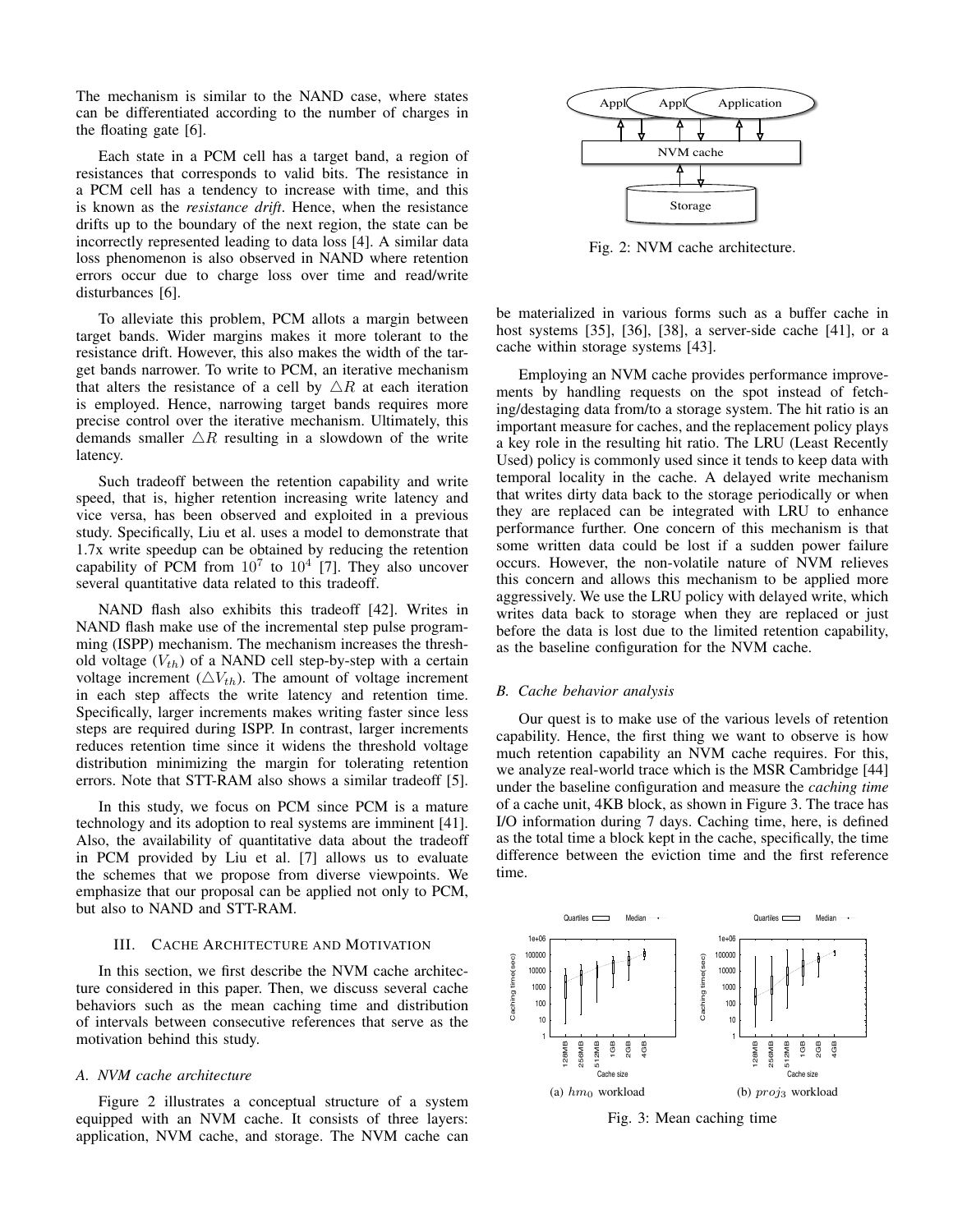

Fig. 4: Proportion of reference intervals

From Figure 3, where we show results for only two of the workloads (working set of each workload is 7.8GB and 8.5GB, repectively), we find that most data are evicted within a limited time period after they enter the cache when cache size is less than each working set. For instance, when the cache size is 1 GB (roughly 12% of the working set), the mean caching time is around  $10^4$  seconds, while it is less than  $10^5$ seconds with the cache size of 4 GB. Note that the whole tracing duration of each workload is 7 days, which is  $6 \times 10^5$ seconds. Similar trend is also observed in other workloads in the MSR Cambridge trace.

In general, system architects have preferred NVM with large retention capabilities to achieve better non-volatility. Also, JEDEC recommends the retention capability to be set to  $10<sup>7</sup>$  when we design a system that makes use of the durability of NVM [45]. Therefore, the default retention capability of the write operation in PCM is normally set to  $10<sup>7</sup>$  when PCM is utilized as storage [7].

However, our observation shows that a large portion of data in a cache is evicted before that  $10^7$  seconds recommended by JEDEC when the case is not unlimited as general system environment cases. This implies that we can improve the write performance by simply applying retention relaxation, that is, writing data with less retention capability. Retention relaxation is even more appealing in a cache as in a cache there are no worries about reliability or data loss as data are backed up in storage. Note that most traditional cache management schemes guarantee the inclusion property, that is, data in cache are also maintained in storage.

One concern of retention relaxation is that it may deteriorate the hit ratio by missing data that are re-referenced after the relaxed retention time. To analyze and quantify this effect, we divide reference intervals into 5 regions as shown in Figure 4 and measure what percentage of references are re-referenced (whether reads or writes) within each interval. This figure shows that, even though roughly 90% of data are re-referenced within the  $10<sup>5</sup>$  second interval, a non-negligible amount of data are also being re-accessed after that time interval. Indeed, retention relaxation can be a double-edged sword. It can enhance write performance by relaxing the retention capability



Fig. 5: State diagram for LRU and REF schemes

for data repeatedly written in short intervals or for data that are evicted without being re-referenced. However, when data is re-referenced after its retention capability, it will induce a miss, reducing the hit ratio and triggering extra accesses to retrieve the data from storage. To make use of retention relaxation efficiently, we need to differentiate data according to their access intervals and decide how to deal with them such that our goal is met.

# IV. AMNESIC CACHE MANAGEMENT

In this section, we discuss how to overcome the hit ratio reduction while obtaining performance gains from retention relaxation. We first discuss a naive refreshing based scheme. Based on faults found with the naive approach, we present two Amnesic Cache Management (ACM) schemes that we propose that make use of the fact that NVM loses (or forgets, hence amnesic) data after some time.

#### *A. Refresh based cache management*

When retention is relaxed, the hit ratio may suffer as data that was cached may become invalid as the retention period expires. One feasible way to resolve this problem is to refresh the cached data. That is, the data cache can be read from and then written back to the cache to replenish the retention capability just before the retention period expires.

Figure 5 shows the state diagram for the traditional LRUbased cache management scheme (LRU) and the refreshbased cache management scheme (REF). In LRU, when a new write request occurs, first, space that is in a free state, if available, is transitioned to the used state. Then, data is written (either fetched from storage or issued by an application) into the allocated space, where writing is done with the default retention capability that maximizes the retention time. In this study, we assume this is  $10^7$  seconds as is done by Liu et al. [7]. When there is no free space, the space occupied by the LRU block is reclaimed to serve the new request.

The REF scheme works similarly to the LRU scheme, except that it writes data with the relaxed retention capability, such as  $10^4$  or  $10^5$ . Also, it performs refreshing for data whose retention time is about to expire. This REF scheme can enhance write speed through retention relaxation. For instance, by relaxing retention period from  $10^7$  to  $10^4$ , we can enhance the write latency by 1.7 times [7]. Also, through refreshing, the same hit ratio as LRU can be maintained.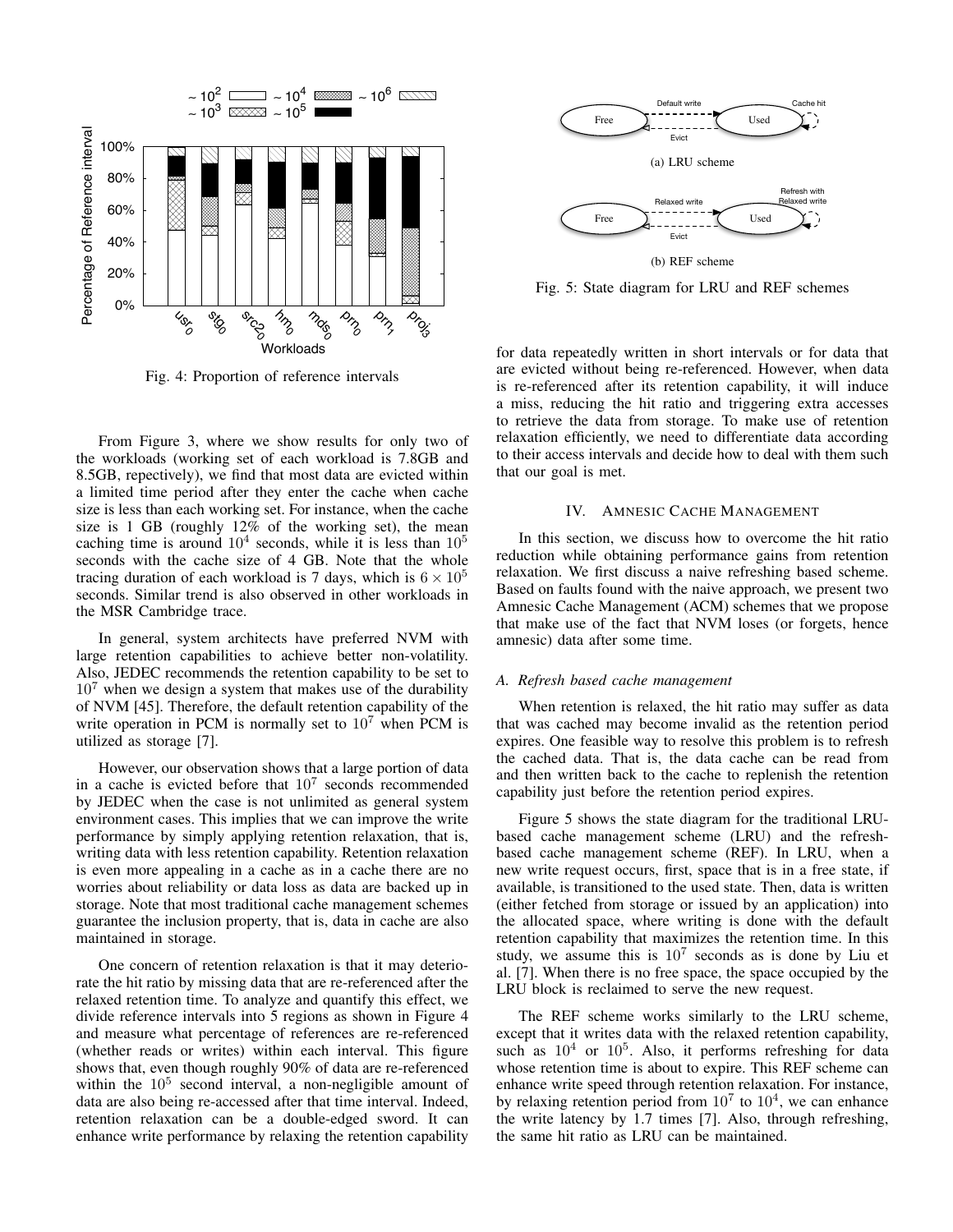

Fig. 6: State diagram for SACM



Fig. 7: State diagram for AACM

However, REF raises several concerns. One is the performance degradation due to refreshing though techniques such refreshing in the background could be employed to partially or fully alleviate this degradation. The second concern is the energy consumption due to periodic refreshing. The final concern is the endurance issue. Refreshing increases the actual number of writes to PCM, which eventually leads to shortened PCM lifetime.

Several studies on how to mitigate the refresh overhead such as smart refresh, adaptive refresh and retention-capability aware refresh have been proposed [4], [6], [7], [46]. In this study, we take a completely different approach and propose an amnesic approach, that is, an approach that forgets the contents of the cache for better performance and energy usage. In the following, we propose two versions of the amnesic approach.

#### *B. Simple Amnesic Cache Management*

Figure 6 shows the state diagram of the Simple Amnesic Cache Management (SACM) scheme. There are three states in SACM; *free*, *tentative* and *confirmed*. Upon its initial write into the cache, the datum is written with the relaxed write (with retention  $10<sup>4</sup>$  seconds in this study) and is set to the Tentative State (TS). Then, if it is referenced again (read or write) within the retention time, its state is transitioned from TS to the Confirmed State (CS) and is rewritten with the default write (with retention  $10^7$  seconds in this study). However, if it is not referenced again and the retention time  $(10^4 \text{ seconds})$  expires, SACM simply forgets the data, and the state is transitioned from TS to the Free State (FS). Data in CS that expires are also forgotten. Note that our scheme satisfies the inclusion property by writing back dirty data into storage just before the retention time expires. Hence, there is no loss of data. Note that, to guarantee the durability, we can employ the write-back flush or write-back persist proposed by Qin et al. [50].

In SACM, the time spent in TS can be considered to be a monitoring period where the value of the data is weighed. If it is not referenced again within the retention time, the data evaporates making new room in the cache. If it is re-referenced, it is considered worthy and moved to CS. This is an important step in SACM. If the monitoring period is too short this will lead to misses even though data may exhibit temporal locality. On the other hand, if it is too large, SACM may waste cache space while maintaining valueless data.

SACM comes with several merits. First, it can enhance write latency by applying retention relaxation for data that are not re-referenced in the cache. Second, by introducing the state CS, it provides enough time for the re-referenced data to be kept in the cache. Finally, it is practical in the sense that it requires only minor hardware modifications to support the two write modes, the relaxed mode and the default mode. Several hardware-level techniques for this supporting have been demonstrated in [7], [47]–[49].

However, there are a couple of issues with SACM. First, the transition from TS to CS causes additional writes. For write requests, they are inevitable, so they are not an issue, which would also be true for the LRU scheme. However, for read requests, the additional writes are all extras that may worsen the endurance of NVM. Even so, we observe that these writes affect little on endurance, which will be discussed later in Section V.

The other issue concerns the default write when transitioning to CS. The question is whether this is the right choice. In Figure 4 we observed that a considerable amount of data are being re-referenced at intervals much shorter than  $10^5$ . This observation leads us to go one step further and design an adaptive scheme, which we discuss in the next section.

#### *C. Adaptive Amnesic Cache Management*

The second scheme that we propose is the Adaptive Amnesic Cache Management (AACM) scheme. Figure 7 shows the state diagram of AACM. AACM has the same three states as in SACM, but with two differences. The first difference is that when transitioning from TS to CS, the write used is now an adaptive write, which we discuss in more detail later, instead of the default write. The other difference is that we introduce a new transition from FS to CS based on the use of a ghost buffer. We elaborate on this further below.

The key idea of AACM is that it estimates the next reference of each data and writes it with the appropriate retention capability adaptively. To estimate the next reference, we make use of the inter-reference gap (IRG) model [8] that has shown that future IRGs can be predicted from past IRGs. IRG is defined as an interval between two consecutive references of a data block.

In this study, we use the first order Markov chain. Specifically, when a data block is re-referenced, we measure the interval between the previous and current references. Then, we assume that the next interval will be the same as the measured interval. Based on this estimation, we write that data with the appropriate retention capability.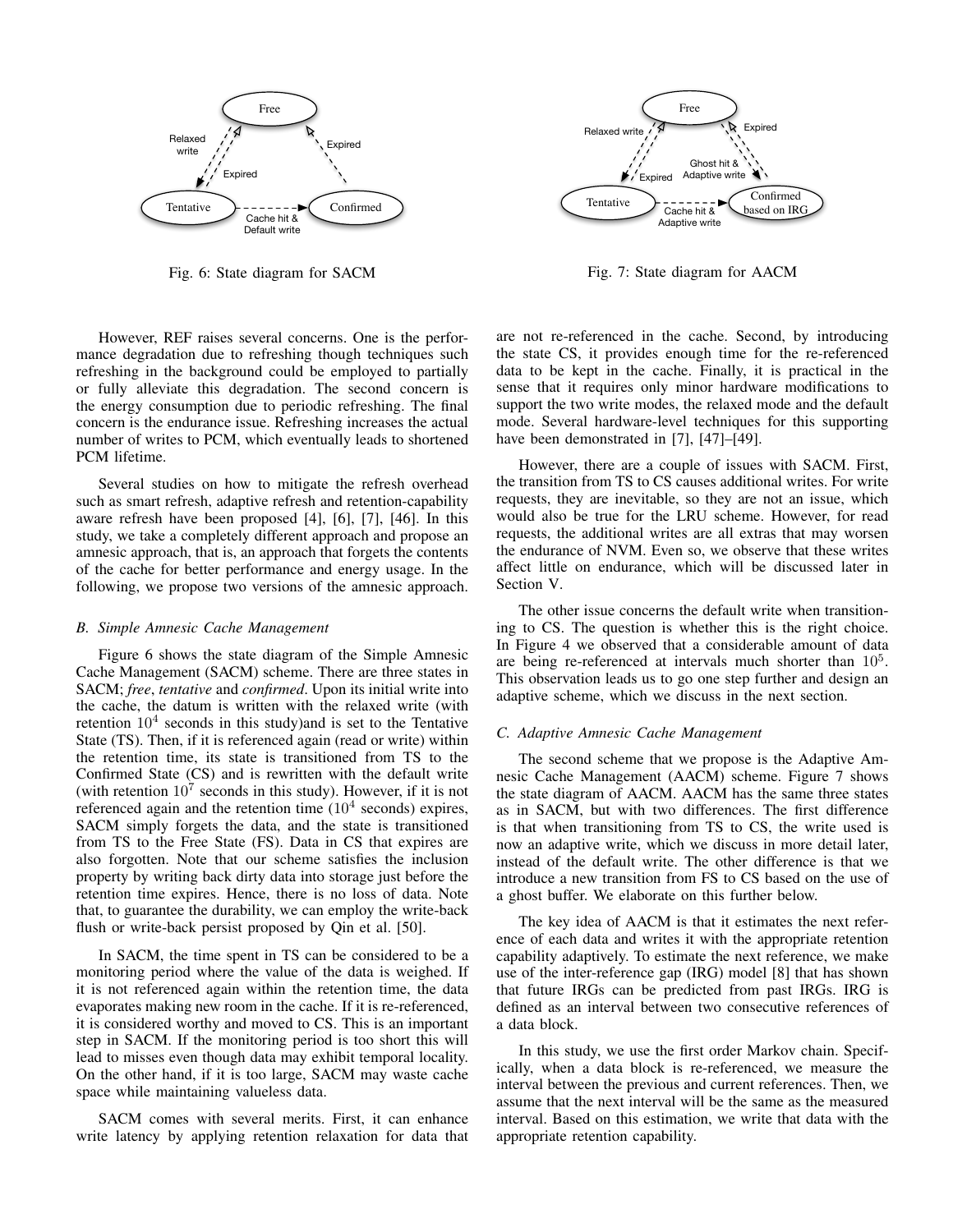Since all data blocks have different IRGs, AACM writes them adaptively with different capabilities, hence the term adaptive write. However, allowing each and every data block to have a different retention capability is not feasible as the NVM hardware will become too complex. Hence, in this study, we take a coarse grain adaptive write approach and divide the retention capability into the six levels where each level is separated by the five threshold shown in Figure 4. Then, the write retention capability of each block is set to the closest upper bound of the IRG among the six levels so that it can guarantee that the data block will be kept in the cache until that IRG. For instance, if the IRG of a data block is 3000, it is written with the retention capability of  $10^4$  seconds. Note that determining the IRG does not always accompany an actual write on cache. For instance, assume that a data block is written with the retention capability of  $10^4$  and it is rereferenced after 2000 seconds. Then, the IRG of this block is now set to 2000 seconds. However, as the remaining retention capability of 8000 seconds can still satisfy the next IRG, the adaptive write does not perform the actual write to NVM. The question now, with AACM, is how accurate our IRG-based prediction is. We measure the accuracy of our prediction using the method depicted in Figure  $8(a)$ , where accuracy is defined as the number of correct predictions over the total number of predictions. Since we write data with a retention capability that is larger or equal to the estimated interval, we count a prediction as correct if the retention capability selected is larger or equal to the actual interval. For instance, at time  $T_{i+2}$ , a prediction is counted as correct if  $P(t_{i+2}) \geq \Delta t_{i+3}$  where  $P(t_{i+2})$  is the predicted interval at  $T_{i+2}$  and  $\Delta t_{i+3}$  is the actual interval.



Fig. 8: Effectiveness of IRG-based prediction

Figure 8(b) shows the accuracy results for the workloads considered. We find that the IRG-based prediction is quite precise, all being larger than 90%. This implies that our prediction method can differentiate data that are worthy to cache from others using IRGs. Hence, AACM can enhance performance without hurting the hit ratio through the use of adaptive writes. To keep the record of IRG level, the IRGbased prediction only needs 144 bytes for each 4KB block.

Let us now discuss the transition from FS to CS. Recall that the transition from TS to CS only happens upon a rereference. If a data block has a large IRG that does not survive its retention capability, state transition from TS to CS does not occur. For such data, we integrate a ghost buffer [51], which is a set of metadata managed to monitor the behavior of evicted data, into AACM. When a new request is a hit in the ghost buffer (in FS), we can estimate the IRG of the request, allowing us to transition the data from FS to CS.

# *D. Cache utilization*

Let us now consider the use of a cache in our amnesic approach. The cache space used in ACM is determined by the following equation.

$$
U = \alpha \times R \tag{1}
$$

where U is the cache size used by data,  $\alpha$  is the request arrival rate, and  $R$  is the average retention time. This equation tells us that the cache size used increases as the request arrival rate and retention time increases.

Note that in AACM, the retention capability of data in CS is determined by the IRGs. For data in TS, we can derive the proper retention capability from Equation 1. Specifically, if the total cache size is  $S$  and the space used by the data in CS is  $S_C$ , then the retention capability for the relaxed write that can utilize the cache fully is calculated as  $\frac{S-S_C}{\alpha}$ .  $\alpha$  can be assessed by epoch-based monitoring.

The request arrival rate, however, will fluctuate over time resulting in the cache being under utilized or to overflow. When the cache is under utilized, that is,  $U < S$  our schemes selectively refreshes the expired data whose IRG is less than the relaxed retention time. This allows the expired data to be treated as a new request.

When the cache overflows, that is,  $U > S$  there will be cached data with retention time remaining, but not enough space to service incoming requests. As this is a typical situation that occurs with traditional caches, we take similar measures and evict a block to make space for the new request. As we are managing the IRGs for the blocks in the cache, we choose the victim block in TS or CS, whose remaining time to the estimated next reference is the longest. Algorithm 1 shows the pseudo code for AACM which consists of two key procedures; i)  $DO_ACCESS()$  and ii) AMNESIC(), while the former is triggered by cache accesses, the latter one is invoked every second. The DO ACCESS() uses two arguments, the requested LBA (Logical Block Address) and a flag, denoted RW, to indicate whether this request is read or write. If the request hits in the cache, AACM predicts the IRG and conducts either the adaptive write operation for the write request or the refresh operation for the read request if the remaining retention capability is shorter than the predicted IRG. Otherwise, the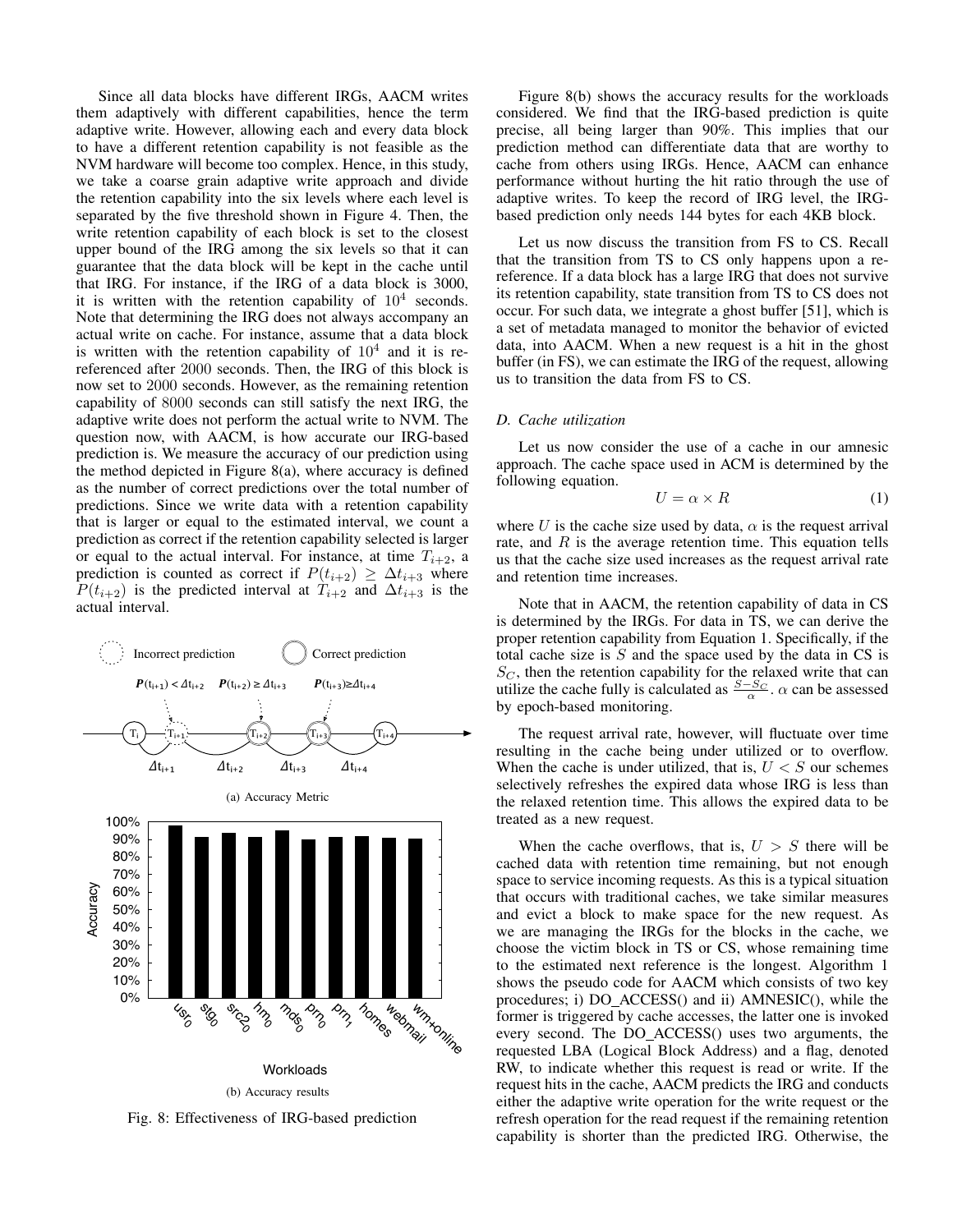requested data (either given by an application or fetched from storage) is written into the cache with the retention capability predicted using the ghost buffer or Equation 1. On the other hand, AMNESIC() checks whether there are blocks whose retention time is expired. Then, it invalidates them in the cache while writing them back to the storage if they are dirty.

Algorithm 1 AACM algorithm 1: **procedure** DO  $\text{ACCESS}(LBA, RW)$ 2: if  $LBA$  cache hit then 3:  $pIRG \leftarrow \text{IRG}_\text{PREDICT}() \Rightarrow \text{predict} \text{ and } \text{update} \text{ IRG}$ 4: **if**  $RW$  is READ then<br>5: **if**  $pIRG > T_{remain}$ if  $pIRG > T_{remain}$  then  $\triangleright$   $T_{remain}$  is the remain retention capability 6: REFRESH( $LBA, pIRG - T_{remain}$ )) 7: end if 8: **else**  $\triangleright$  write hit case 9: ADAPTIVE\_WRITE( $LBA, pIRG$ ) 10: end if 11: else  $\triangleright$  cache miss case 12: **if** free block=0 **then** 13: **EVICT()** 13:  $EVICT()$   $\triangleright$  subsection IV-D 14: end if 15: **if** RW is READ then 16: Read from storage 17: end if 18: if ghost cache hit then 19:  $pIRG \leftarrow \text{IRG\_PREDICT}()$ 20: else 21:  $pIRG \leftarrow proper \, retention \, time \qquad \triangleright \, equation \, 1$ 22: end if 23: ADAPTIVE\_WRITE( $LBA$ ,  $pIRG$ )  $24:$  end if 25: end procedure 26: procedure  $REFERESH(LBA, pIRG)$ 27: Read from cache<br>28: ADAPTIVE WRI  $ADAPTIVE_WRITE(LBA, pIRG)$ 29: end procedure 30: **procedure** AMNESIC( )  $\triangleright$  run every second 31: for each *list* (1 for TS and 6 for CS) do 32:  $blocks \leftarrow$  expiration candidate in *list* 33: **for** each block  $b \in blocks$  **do**  $34:$  if b is dirty then 35: WRITE-BACK(b) 36: end if 37:  $State_b \leftarrow FS$   $\triangleright$  state of b is free 38: end for

## V. EVALUATION

In this section, we first discuss the experimental environment. Then, we discuss how our proposed schemes affect performance, energy consumption, and endurance, in sequence.

#### *A. Experimental environment*

39: end for 40: end procedure

Our experiments are conducted via trace-driven simulations. We use in-house NVM based cache simulator, which consists of two main components. One is a trace replayer that reads a trace (eg. MSR Cambridge trace) and composes the corresponding I/O requests based on the time recorded in the

TABLE II: Experimental parameters

| <b>Parameter</b>     | <b>PCM</b> | <b>SSD</b> |
|----------------------|------------|------------|
| <b>Read latency</b>  | $16$ us    | $50$ us    |
| <b>Write latency</b> | $91.2$ us  | $900$ us   |
| <b>Read energy</b>   | $81.9$ nj  | 14.25 uj   |
| Write energy         | 4.73 uj    | $256$ uj   |

trace. The other component is a storage emulator which holds a request for latency time. We use two storage emulators for SSD and PCM. The simulator is a time accurate, implying that it responds a request according to the latency parameters of SSD and PCM. Table II summarizes the parameters extracted from previous work [52], [53]. The write latencies reduced by retention relaxation are estimated using the model proposed by Liu et al. [7]. Specifically, by relaxing from  $10^7$  to  $10^6$  seconds, we can obtain 1.2x write speedup, while relaxing to  $10^5$ ,  $10^4$ ,  $10^3$ , and  $10^2$  yields 1.5x, 1.7x, 1.9x and 2.1x speedup, respectively. For cache management, it makes use of 8 lists, one for free blocks, another one for blocks in the tentative state and other six for the six IRG levels in the confirmed state. We have implemented not only the proposed schemes, SACM and AACM, but also the traditional LRU and REF schemes for comparison purposes. In current implementation, the ghost buffer can maintain information up to 1K blocks.

We use several real-world workloads such as those from MSR Cambridge [44], the FIU traces [54], and the web search engine [55] as summarized in Table I. The MSR Cambridge traces cover 36 volumes from various servers and we select 10 of them. The webmail, webmail with online (denoted 'wm+online'), and homes of the FIU traces are traces of 21 days of mail, course management activities, and the NFS server, respectively. Finally, the web search workload (denoted 'Websearch3') contains the I/O traces for a web search engine. The workloads used show a spectrum of read-intensive to write intensive workloads. Unless stated otherwise, the results presented are for the cache size set to be 25% of the working set of each workload. We also show results for other cache sizes later in this section.

## *B. Performance, energy, and endurance*

Figure 9 shows the hit ratio results for the various schemes. The results show LRU and REF having the same hit ratio. This is natural as the blocks that they hold in the cache are the same. In SACM, the hit ratio is affected by the separation of the TS and CS states. They result in two different effects. One, it differentiates the less cacheable data from others improving the hit ratio, and two, it decreases the hit ratio due to retention relaxation. The result for SACM is that the hit ratios are comparable to LRU giving and taking a little bit depending on the workload. With AACM, IRG information allows for more accurate management, that is, through retention relaxation more cache space is made available for more cacheable data.

Figure 10 presents the average latency of the considered schemes normalized to that of LRU. In this experiment, we assume that all refreshing time can be hidden by conducting it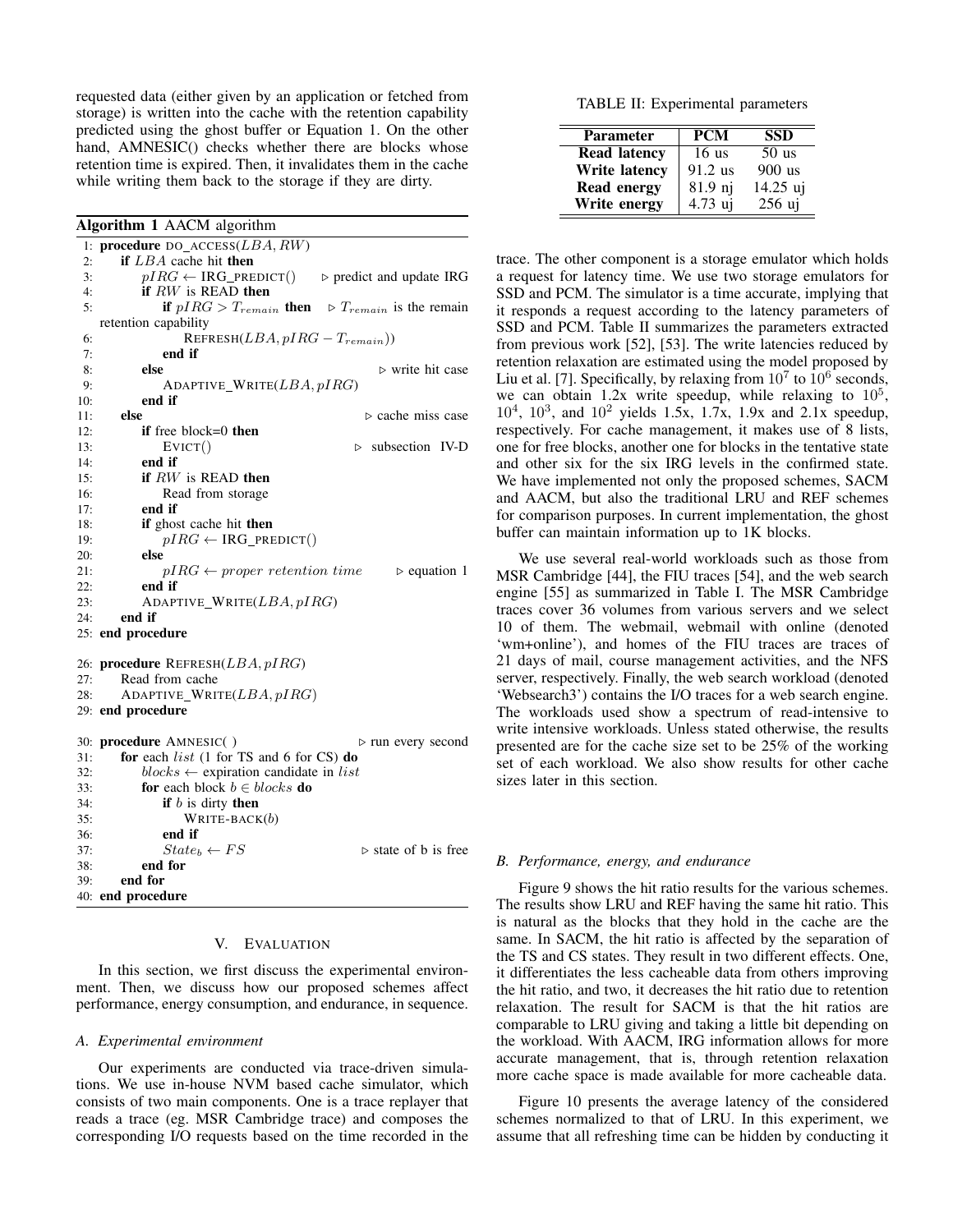| Workload               | Read      | Write     | Working set | <b>Duration</b>       | <b>Description</b>  |
|------------------------|-----------|-----------|-------------|-----------------------|---------------------|
| hm <sub>0</sub>        | $11.0$ GB | 22.9 GB   | 7.8 GB      | 7days                 | Hardware monitoring |
| $mds_0$                | 3.3 GB    | 7.8 GB    | 3.9 GB      | 7days                 | Media server        |
| $prn_0$                | 13.2 GB   | 53.6 GB   | 22.5 GB     | 7days                 | Print server        |
| $prn_1$                | 181.4 GB  | 30.8 GB   | 88.2 GB     | 7days                 | Print server        |
| proj <sub>3</sub>      | 18.2 GB   | 2.6 GB    | 8.5 GB      | 7days                 | Project directory   |
| $rsrch_0$              | 1.4 GB    | $11.0$ GB | 1.3 GB      | 7days                 | Research projects   |
| $src2_0$               | $1.4$ GB  | 9.9 GB    | 1.8 GB      | 7days                 | Source control      |
| $stg_0$                | 7.4 GB    | 15.8 GB   | 8.1 GB      | 7days                 | Web staging         |
| $ts_0$                 | $4.1$ GB  | $11.8$ GB | $2.2$ GB    | 7days                 | Terminal server     |
| $usr_0$                | 35.4 GB   | 13.3 GB   | 4 GB        | 7days                 | User home directory |
| webmail                | 5.4 GB    | 24.3 GB   | $1.9$ GB    | 20 days               | Web mail            |
| $wm + online$          | 11.9 GB   | 42.6 GB   | 2.1 GB      | 21 days               | Course management   |
| homes                  | 15.5 GB   | 65.3 GB   | 17.3 GB     | 21 days               | File server         |
| Websearch <sub>3</sub> | 62.6 GB   | 32.5 MB   | 6.5 GB      | $\overline{3.2}$ days | Search engine       |

TABLE I: Workload characteristics



Fig. 9: Hit ratio



Fig. 10: Normalized average latency (with refresh being done in the background, hence, hidden from user)

completely in background mode. It shows that in comparison with LRU 1) AACM reduces latency by as much as 40% with an average of 30%, 2) REF reduces latency even more by as much as 48% (36% on average), and 3) SACM reduces latency

LRU <del>Caral</del> SACM<br>REF IXXXXI AACM



Fig. 11: Normalized average latency (refreshing is visible to user)

by as much as 7% (4% on average).

Now, let us consider the refreshing overhead. Note that refreshing is required for REF to periodically replenish the retention capability, for SACM to transition data from TS to CS when handling read requests, and for AACM to guarantee the estimated intervals in CS. Figure 11 shows the normalized latency including the refreshing overhead. The results show that REF suffers considerably, while SACM and AACM still perform better than LRU though the margin has dwindled. The reason they still perform better is because of the performance gains obtained through retention relaxation even though they pay for the refreshing overhead. Note that, in reality, some refreshing overhead will be hidden while others exposed, yielding performance in between Figure 10 and Figure 11.

Figure 12 reveals one of the reasons why AACM scheme gains in performance. In the figure, we measure the intervals between two consecutive writes and draw the cumulative distribution of intervals. The results show that 40%∼60% of written data are updated within  $10^2$  seconds. LRU writes these data with the retention capability of  $10^7$  seconds. In contrast, AACM writes them with the appropriate relaxed capability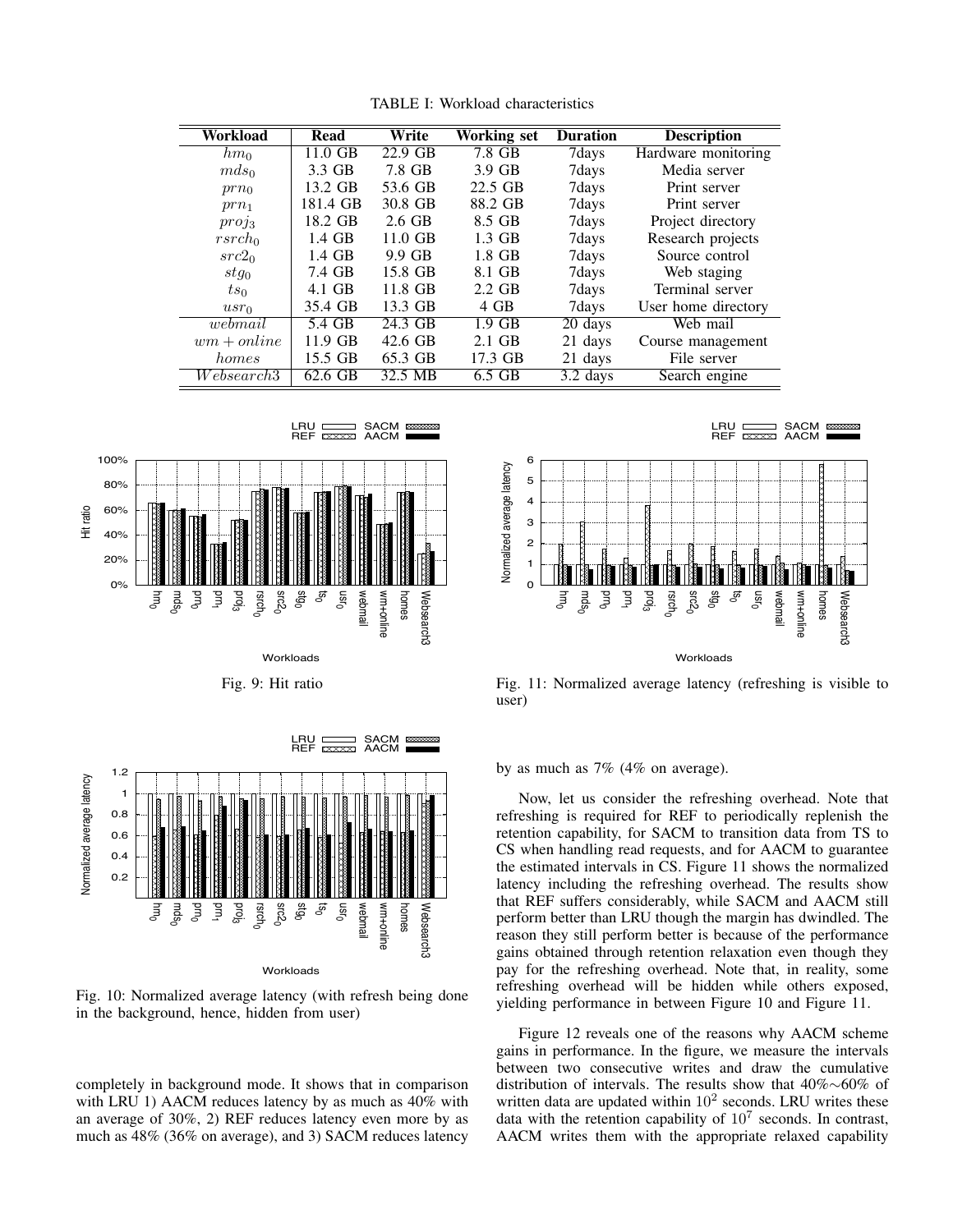

Fig. 12: Distribution of intervals of consecutive writes



Fig. 13: Energy consumption

based on IRG, resulting in the performance improvement as shown in Figure 10. Note that the performance improvement also comes from the accuracy of the IRG-based prediction shown with Figure 8 in Section IV-C.

Figure 13 shows the energy consumption from two viewpoints, one consumed by the PCM cache only and the other consumed by both the PCM cache and SSD storage. Energy is calculated using the equation,  $E = N_{read} * E_{read} + N_{write} *$  $E_{write}$ , where  $N_{read}$  and  $N_{write}$  are the number of reads and writes, respectively, and  $E_{read}$  and  $E_{write}$  are energy consumed for each read and write, respectively. The number of reads and writes are measured during simulation, while the energy values shown in Table II are used for the default read and write operations. For the relaxed write operation, we adopt the model proposed by Liu et al. [7] that estimates the energy savings by considering the reduction of iterations in the write process due to retention relaxation.

Figure 13(a) shows that the energy consumed relative to using the conventional LRU. Note that, for readability, we do not show the results for REF as they are substantially higher being as much as 9 times higher than LRU. The results show that compared to LRU, AACM and SACM both reduces energy consumption, the savings being on average 37% (and as high as 49%) and 11% for AACM and SACM, respectively. When we consider the whole storage system, Figure 13(b) shows that AACM saves energy by an average of 13%. Energy saving comes from two sources, retention relaxation in PCM and reduction of accesses in SSD, obtained by the increased cache hit ratio.

LRU SACM XXXXI AACM XXXXXI



Normalized write count

Normalized write count

Fig. 14: Endurance

One concern of our scheme is the endurance of PCM since our proposal incurs additional writes. Specifically, SACM requires additional writes when it transitions data from TS to CS, while AACM requires it for guaranteeing the estimated IRGs. However, Figure 14 shows that the additional writes are not significant with SACM showing similar write counts to LRU, while AACM incurs roughly 1% (4% at maximum) more writes compared to LRU. We observe that the enhanced hit ratio compensates for these additional writes. In this figure, we again omit the results for REF that is 5 times higher than LRU. Considering the MLC PCM endurance  $(10^5 \text{ [}56\text{]})$ and the total amount of writes (wm+online), we can estimate that the lifetime of the PCM cache is around 26 years which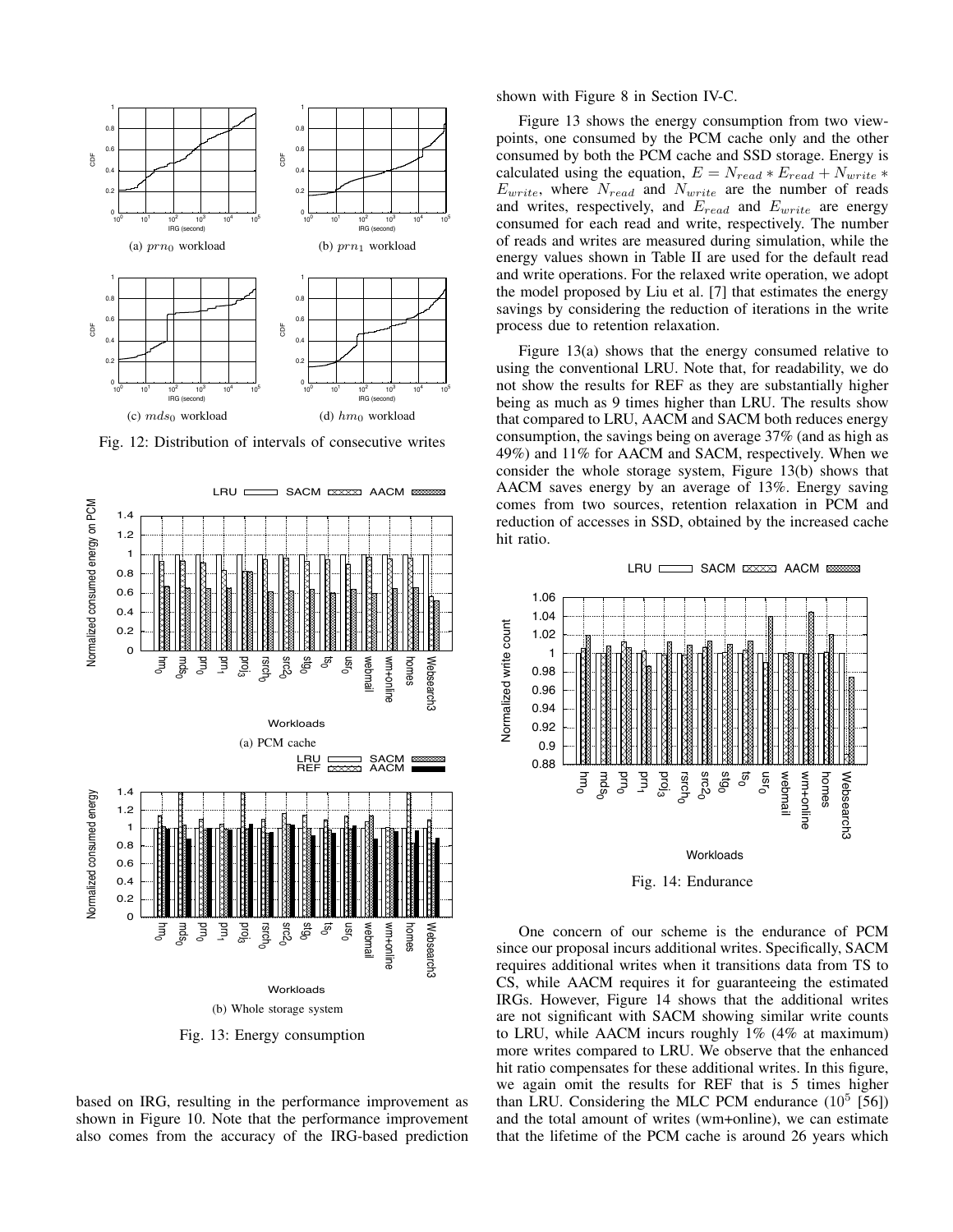is similar to that under the LRU scheme. Another concern of our technique is the data integrity brought by retention relaxation. To address this issue, we can employ an integrity check mechanism such as cyclic redundancy check (CRC), but this is beyond of our scope.



Fig. 15: Performance under different cache sizes (25%, 50%, 80% of working set of each workload)

Now let us turn our focus on the results with different cache sizes. For simplicity, we only consider AACM in discussing these results. Figure 15 shows the hit ratio and latency of LRU and AACM when we increase the cache size so that it can contain 25% (the results presented so far), 50% and 80% of the working set of each workload. In terms of the hit ratio, we find that 1) when the cache size is set to be small, AACM performs better since its ability to forget makes more room for more cacheable data and 2) when the cache size becomes larger, both schemes show comparable performance since LRU also keeps most of the cacheable data. In terms of latency, AACM outperforms LRU due to retention relaxation for all considered cache sizes. From the results, we also expect AACM to perform well for environments where multiple applications with diverse characteristics share the cache space.

Figure 16 shows the proportion of data that was "evicted" from the cache by exceeding the retention capability limit, that is, forgetting. Recall that for our schemes, data can be evicted from the cache through replacement or by forgetting. From this figure, we observe that when the cache size is set



Fig. 16: Proportion of forgetting

to 80% of the working set, 20∼95% (46% on average) of evicted data are due to forgetting. If we consider this finding with Figure 15(a), which shows that LRU and AACM show similar hit ratios, then this tells us that LRU is keeping data in the cache for an unnecessarily long time. AACM forgets these data early, resulting in latency improvements as shown in Figure 15(b). When the cache size is set to 25%, the portion evicted through forgetting is only 5∼10%. However, as cache space is in high demand, this space made available through forgetting allows more worthy data to be brought in to cache resulting in the hit ratio improvement.

# VI. RELATED WORK

Previous studies related to our work can be categorized into two groups. The first group of work is about exploiting the tradeoff between the retention capability and write speed while the second group is about using NVM as a file cache. We discuss the two in the following.

Liu et al. propose NVM duet, a novel architecture that unifies working memory and persistent store [7]. It exploits the limited retention capability of PCM to enhance performance by relaxing consistency and durability constraints when PCM is used as working memory while these constraints are guaranteed when it is used for persistent store. Jiang et al. design a write truncate mechanism to decrease the write iterations in PCM, where the retention errors due to the truncation is compensated using the assistance of an extra ECC [47].

Sampson et al. suggest a novel approximate storage that allows errors by reducing the number of programming pulses to improve the performance of PCM [48]. Seong et al. show that PCM is prone to soft errors due to the resistance drift problem [57]. They also propose tri-level-cell PCM, which can lower the errors while enhancing performance.

STT-RAM is considered as an attractive alternative to the conventional on-chip SRAM cache due to its high density, competitive read latency and lower leakage power consumption. However, long write latency is a serious concern and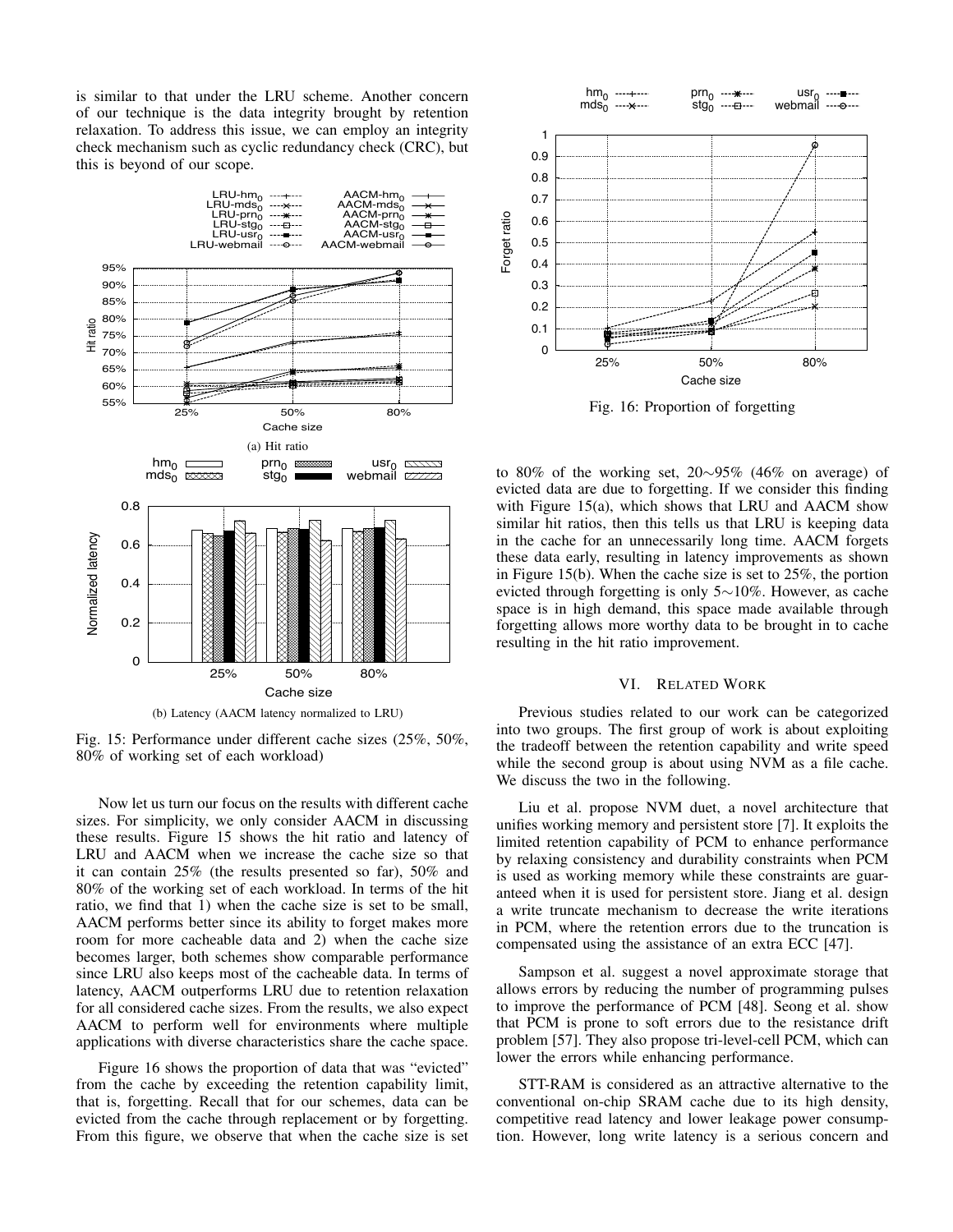several previous studies utilize retention relaxation to solve this concern. For instance, Smullen et al. design a reduced-retention STT-RAM cache, which is a hybrid cache with a DRAM-style refresh policy [5]. Sun et al. propose a multi-retention level cache and a dynamic counter-controlled refreshing scheme and employ different levels according to the cache layer [49]. Jog et al. formulate the relationship between retention-time and write-latency and suggest optimal retention-time for efficient cache hierarchy [33].

In the flash memory-based storage domain, retention relaxation has also exploited to boost performance and lifetime. Liu et al. observe that 49∼99% of writes require less-than 1-week retention time [42]. Based on this observation, they design a retention-aware FTL that supports two write modes, retention-relaxed mode and normal mode, and perform periodic reprogramming. Cai et al. suggest a retention-aware error management scheme that makes use of retention relaxation to reduce the ECC overhead and periodic reprogramming (or remapping) to enhance the lifespan of storage [6]. Pan et al. propose a quasi-nonvolatile SSD and scheduling scheme to minimize the refreshing impact on performance [58].

Our work is similar to these previous studies in that retention relaxation is used to enhance performance or lifetime of storage. However, our approach is novel in that we make use of the data loss characteristics, that is, the ability to forget, where as all previous studies rely on refreshing to deal with relaxed retention.

The second group studies related to our work is on those that make use of NVM as a file cache. Kim et al., with realworld traces, demonstrate that PCM-based caching is a viable, cost-effective option for enterprise storage systems [41]. Lee et al. design a novel scheme, called in-place commit, that exploits the non-volatility of NVM [35]. By unioning the buffer cache with journaling layer, it can enhance performance significantly without any loss of reliability.

Fan et al. design a new replacement policy for an NVM cache, called H-ARC (Hierarchical Adaptive Replacement Cache) [36]. It considers not only the conventional factors such as recency and frequency but also NVM-related factors such as dirty and clean for replacement decisions. Liu et al. propose a hash-based caching scheme to improve the random write performance for their PCM-HDD storage architecture [37]. Lee et al. discuss the characteristics of NVM and show that a new metric is required for an NVM cache [38].

All these studies discuss ways to increase the effectiveness of an NVM cache. However, they do not consider the limited retention capability, which is the main focus in our work. One exception is the work by Huang et al. that considers ECC relaxation to reduce the ECC overhead when the SSD is used as a cache [59]. However, to compensate for relaxation, they periodically read data from storage instead of attempting adaptive write or forgetting as we do. To the best of our knowledge, this is the first work that introduces the use of the amnesic notion to balance the retention capability and write performance.

## VII. CONCLUSION

Recently as data becomes bigger and cloud computing prevails, requirement for placing data closer to consumers,

such as content delivery network (CDN), also increases rapidly. Applying NVM as a cache is accepted as one promising solution for this requirement. In this paper, we explore new cache management schemes that introduce the amnesic notion to balance the limited retention capability and write speed. Experimental results show that our proposal is effective in terms of performance and energy consumption.

There are two research directions as a future work. One is applying our concept to other resource managements such as approximate computing, retention relaxed storage and zombie memory. The second direction is extending our scheme so that it can reflect another characteristics of NVM such as read/write latency asymmetry and endurance. For instance, we expect that the IRG information can be exploited usefully for wearleveling in NVM.

#### ACKNOWLEDGMENT

We would like to thank to our shepherd, Prof. Myoungsoo Jung, and anonymous reviewers for their insightful comments. This work was supported by the National Research Foundation of Korea (NRF) grant funded by the Korea government (MEST) (No. 2012R1A2A2A01014233)

#### **REFERENCES**

- [1] R. F. Freitas and W. W. Wilcke, "Storage-class memory: the next storage system technology," *IBM Journal of Research and Development*, vol. 52, no. 4, 2008.
- [2] K. Bailey, L. Cede, S. D. Gribble, and H. M. Levy, "Operating system implications of fast, cheap, non-volatile memory," in *Proceedings of the 13th USENIX conference on Hot topics in operating systems*, ser. HotOS, 2011.
- [3] O. Zilberberg, S. Weiss, and S. Toledo, "Phase-change memory: An architecture perspective," *ACM Computing Surveys*, vol. 45, no. 3, 2013.
- [4] M. Awasthi, M. Shevgoor, K. Sudan, R. Balasubramonian, B. Rajendran, and V. Srinivasan, "Handling PCM resistance drift with device, circuit, architecture, and system solutions," in *Non-Volatile Memories Workshop*, ser. NVMW, 2011.
- [5] C. Smullen, V. Mohan, A. Nigam, S. Gurumurthi, and M. R. Stan, "Relaxing non-volatility for fast and energy-efficient STT-RAM caches," in *Proceedings of the 17th IEEE Symposium on High Performance Computer Architecture*, ser. HPCA, 2011.
- [6] Y. Cai, G. Yalcin, O. Mutlu, E. F. Haratsch, A. Cristal, O. S. Unsal, and K. Mai, "Flash correct-and refresh: Retention-aware error management for increased flash memory lifetime," in *Proceedings of the 30th IEEE International Conference on Computer Design*, ser. ICCD, 2012.
- [7] R.-S. Liu, D.-Y. Shen, C.-L. Yang, S.-C. Yu, and C.-Y. M. Wang, "NVM duet: Unified working memory and persistent store architecture," in *Proceedings of the 19th International Conference on Architectural Support for Programming Languages and Operating Systems*, ser. ASPLOS, 2014.
- V. Phalke and B. Gopinath, "An inter-reference gap model for temporal locality in program behavior," in *Proceedings of the ACM SIGMETRCS joint international conference on Measurement and modeling on computer systems*, ser. SIGMETRICS, 1995.
- [9] W. Zhao, E. Belhaire, Q. Mistral, C. Chappert, V. Javerliac, B. Dieny, and E. Nicolle, "Macro-model of spin-transfer torque based magnetic tunnel junction device for hybrid magnetic-CMOS design," in *Proceedings of the International Behavioral Modeling and Simulation Workshop*, 2006.
- [10] R. Degraeve, A. Fantini, S. Clima, B. Govoreanu, L. Goux, Y. Y. Chen, D. Wouters, P. Roussel, G. Kar, G. Pourtois, S. Cosemans, J. Kittl, G. Groeseneken, M. Jurczak, and L. Altimime, "Dynamic hourglass model for SET and RESET in HfO2 RRAM," in *Proceedings of the Symposium on VLSI Technology*, 2012.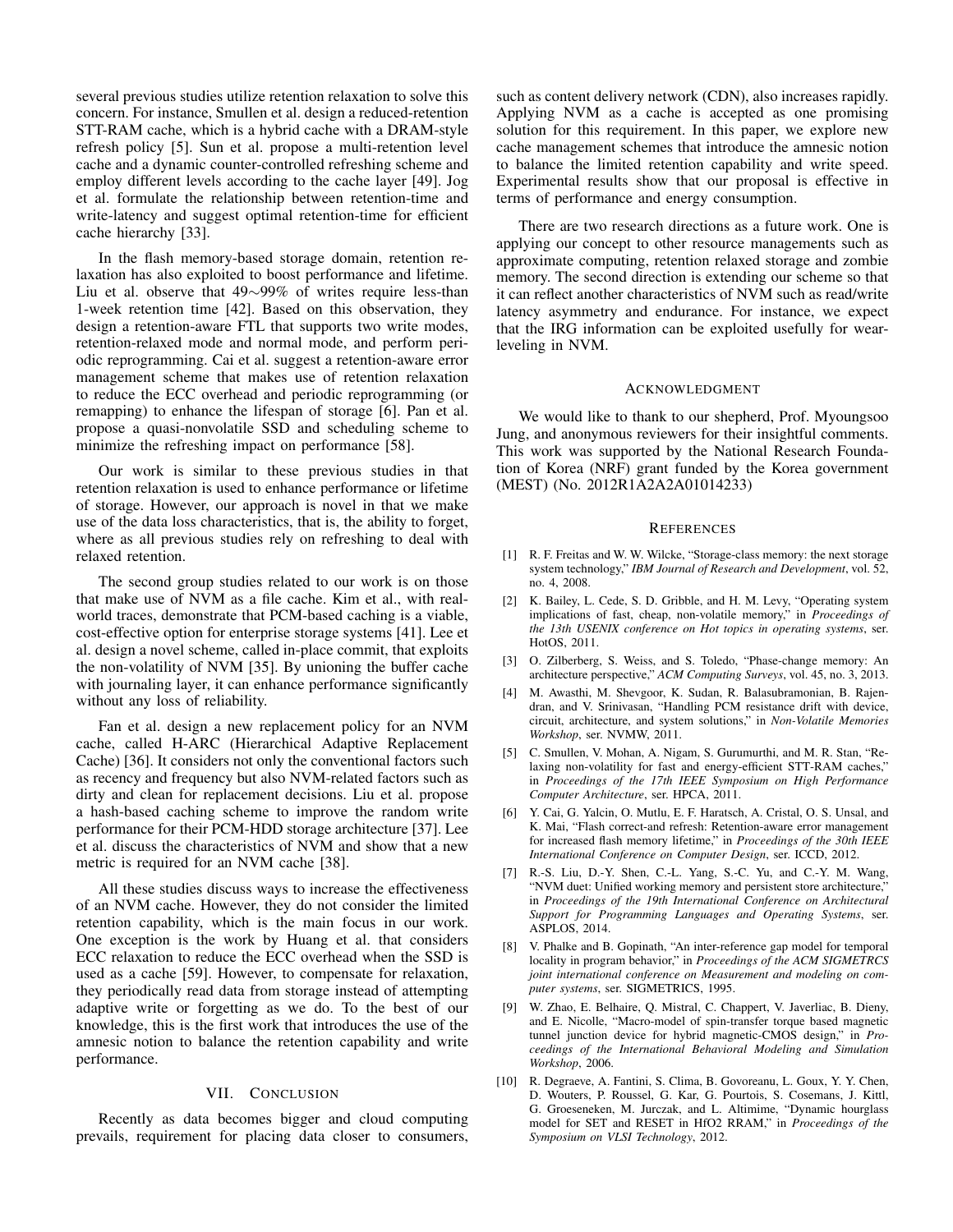- [11] Viking Technology, "Understanding non-<br>volatile memory technology white paper," 2012, volatile memory technology whitepaper," 2012, http://www.vikingtechnology.com/uploads/nv\_whitepaper.pdf.
- [12] E. Kultursay, M. Kandemir, S. A., and O. Mutlu, "Evaluating STT-RAM as an energy-efficient main memory alternative," in *IEEE International Symposium on Performance Analysis of Systems and Software*, ser. ISPASS, 2013.
- [13] B. C. Lee, E. Ipek, O. Mutlu, and D. Burger, "Architecting phase change memory as a scalable dram alternative," in *Proceedings of the 36th Annual International Symposium on Computer Architecture*, ser. ISCA, 2009.
- [14] M. K. Qureshi, V. Srinivasan, and J. A. Rivers, "Scalable high performance main memory system using PCM technology," in *Proceedings of the 36th Annual International Symposium on Computer Architecture*, ser. ISCA, 2009.
- [15] P. Zhou, B. Zhao, J. Yang, and Y. Zhang, "A durable and energy efficient main memory using phase change memory technology," in *Proceedings of the 36th annual international symposium on Computer architecture*, ser. ISCA, 2009.
- [16] G. Dhiman, R. Ayoub, and T. Rosing, "Pdram: a hybrid pram and dram main memory system," in *Proceedings of the 46th Annual Design Automation Conference*, ser. DAC, 2009.
- [17] L. E. Ramos, E. Gorbatov, and R. Bianchini, "Page placement in hybrid memory systems," in *Proceedings of the International Conference on Supercomputing*, ser. ICS, 2011.
- [18] H. Yoon, J. Meza, R. Ausavarungnirun, R. Harding, and O. Mutlu, "Row buffer locality aware caching policies for hybrid memories," in *IEEE 30th International Conference on Computer Design*, ser. ICCD, 2012.
- [19] J. Condit, E. B. Nightingale, C. Frost, E. Ipek, B. Lee, D. Burger, and D. Coetzee, "Better i/o through byte-addressable, persistent memory," in *Proceedings of the ACM SIGOPS 22nd symposium on Operating systems principles*, ser. SOSP, 2009.
- [20] X. Wu and A. L. N. Reddy, "SCMFS:a file system for storage class memory," in *Proceedings of 2011 International Conference for High Performance Computing, Networking, Storage and Analysis*, ser. SC, 2011.
- [21] S. Pelley, T. F. Wenisch, B. T. Gold, and B. Bridge, "Storage management in the NVRAM era," *VLDB Endowment*, vol. 7, no. 2, 2013.
- [22] A. Wang, P. Reiher, G. Popek, and G. Kuenning, "Conquest: Better performance through a disk/persistent-ram hybrid file system," in *Proceedings of the 2002 USENIX Annual Technical Conference*, ser. ATC, 2002.
- [23] A. M. Caulfield, A. De, J. Coburn, T. I. Mollow, R. K. Gupta, and S. Swanson, "Moneta: A high-performance storage array architecture for next-generation, non-volatile memories," in *Proceedings of the 2010 43rd Annual IEEE/ACM International Symposium on Microarchitecture*, ser. MICRO, 2010.
- [24] J. Coburn, A. M. Caulfield, A. Akel, L. M. Grupp, R. K. Gupta, R. Jhala, and S. Swanson, "Nv-heaps: making persistent objects fast and safe with next-generation, non-volatile memories," in *Proceedings of the sixteenth international conference on Architectural support for programming languages and operating systems*, ser. ASPLOS, 2011.
- [25] H. Volos, A. J. Tack, and M. M. Swift, "Mnemosyne: lightweight persistent memory," in *Proceedings of the sixteenth international conference on Architectural support for programming languages and operating systems*, ser. ASPLOS, 2011.
- [26] J. Zhao, S. Li, D. H. Yoon, Y. Xie, and N. P. Jouppi, "Kiln: Closing the performance gap between systems with and without persistence support," in *Proceedings of the 46th Annual IEEE/ACM International Symposium on Microarchitecture*, ser. MICRO, 2013.
- [27] S. Venkataraman, N. Tolia, P. Ranganathan, and R. H. Campbell, "Consistent and durable data structures for non-volatile byte-addressable memory," in *Proceedings of the 9th USENIX conference on File and stroage technologies*, ser. FAST, 2011.
- [28] J.-Y. Jung and S. Cho, "Memorage: Emerging persistent ram based malleable main memory and storage architecture," in *Proceedings of the 27th International ACM Conference on International Conference on Supercomputing*, ser. ICS, 2013.
- [29] S. Baek, J. Choi, D. Lee, and S. H. Noh, "Energy-efficient and highperformance software architecture for storage class memory," *ACM Transactions on Embedded Computing Systems*, vol. 12, no. 3, 2013.
- [30] S. Oikawa, "Integrating memory management with a file system on a NVM," in *Proceedings of the 28th Annual ACM Symposium on Applied Computing*, ser. SAC, 2013.
- [31] D. Narayanan and O. Hodson, "Whole-system persistence," in *Proceedings of the seventeenth international conference on Architectural Support for Programming Languages and Operating Systems*, ser. ASPLOS, 2012.
- [32] M. Rasquinha, D. Choudhary, S. Chatterjee, S. Mukhopadhyay, and S. Yalamanchili, "An energy efficient cache design using STT RAM," in *ACM/IEEE International Symposium on Low-Power Electronics and Design*, ser. ISLPED, 2010.
- [33] A. Jog, A. K. Mishra, C. Xu, Y. Xie, V. Narayanan, R. Iyer, and D. C. R., "Cache revive: Architecting volatile STT-RAM caches for enhanced performance in cmps," in *Proceedings of the 49th Annual Design Automation Conference*, ser. DAC, 2012.
- [34] Y. Joo, D. Niu, X. Dong, G. Sun, N. Chang, and Y. Xie, "Energyand endurance-aware design of phase change memory caches," in *Proceedings of the Conference on Design, Automation and Test in Europe*, ser. DATE, 2010.
- [35] E. Lee, H. Bahn, and S. H. Noh, "Unioning of the buffer cache and journaling layers with non-volatile memory," in *Proceedings of the 11th USENIX Conference on File and Storage Technologies*, ser. FAST, 2013.
- [36] Z. Fan, D. H. C. Du, and D. Voigt, "H-ARC: A non-volatile memory based cache policy for solid state drives," in *IEEE 30th Symposium on Mass Storage Systems and Technologies*, ser. MSST, 2014.
- [37] Z. Liu, B. Wang, P. Carpenter, J. S. Li, Dongand Vetter, and W. Yu, "PCM-based durable write cache for fast disk I/O," in *IEEE 20th International Symposium on Modeling, Analysis and Simulation of Computer and Telecommunication Systems*, ser. MASCOTS, 2012.
- [38] K. Lee, I. Doh, J. Choi, D. Lee, and S. H. Noh, "H-ARC: A non-volatile memory based cache policy for solid state drives," in *Proceedings of Advances in Computer Science and Technology*, ser. ACTA, 2007.
- [39] C. Albrecht, A. Merchant, M. Stokely, M. Waliji, F. Labelle, N. Coehlo, X. Shi, and C. E. Schrock, "Janus: Optimal flash provisioning for cloud storage workloads," in *Proceedings of the 2013 USENIX Annual Technical Conference*, ser. ATC, 2013.
- [40] D. A. Holland, E. Angelino, G. Wald, and M. I. Seltzer, "Flash caching on the storage client," in *Proceedings of the 2013 USENIX Annual Technical Conference*, ser. ATC, 2013.
- [41] H. Kim, S. Seshadri, C. L. Dickey, and L. Chui, "Evaluating PCM for enterprise storage systems: A study of caching and tiering approach," in *Proceedings of the 12th USENIX conference on File and stroage technologies*, ser. FAST, 2014.
- [42] R.-s. Lui, C. Yang, and W. Wu, "Optimizing NAND flash-based SSDs via retention relaxation," in *Proceedings of the 10th USENIX Conference on File and Storage Technologies*, ser. FAST, 2012.
- [43] S. Kang, S. Park, H. Jung, H. Shim, and J. Cha, "Performance trade-offs in using nvram write buffer for flash memory-based storage devices," *IEEE Transactions on Computers*, vol. 6, no. 58, 2009.
- [44] D. Narayanan, A. Donnelly, and A. Rowstron, "Write off-loading: Practical power management for enterprise storage," *ACM Transactions on Storage*, vol. 3, no. 4, 2008.
- [45] JESD218A:, "Solid-state drive (SSD) requirements and 2011, http://www.jedec.org/standardsdocuments/docs/jesd218a.
- [46] J. Liu, B. Jaiyen, R. Veras, and O. Mutlu, "Raidr: Retention-aware intelligent dram refresh"," in *Proceedings of the 39th Annual International Symposium on Computer Architecture*, ser. ISCA, 2012.
- [47] L. Jiang, B. Zhao, Y. Zhang, Y. Jun, and B. R. Childers, "Improving write operations in MLC phase change memory," in *Proceedings of the 18th IEEE Symposium on High Performance Computer Architecture*, ser. HPCA, 2012.
- [48] A. Sampson, J. Nelson, K. Strauss, and L. Ceze, "Approximate storage in solid-state memories," in *Proceedings of the 46th Annual IEEE/ACM International Symposium on Microarchitecture*, ser. MICRO, 2013.
- [49] Z. Sun, X. Bi, H. H. Li, W. F. Wong, O. Z. L., X. Zhu, and W. Wu, "Multi retention level STT-RAM cache designs with a dynamic refresh